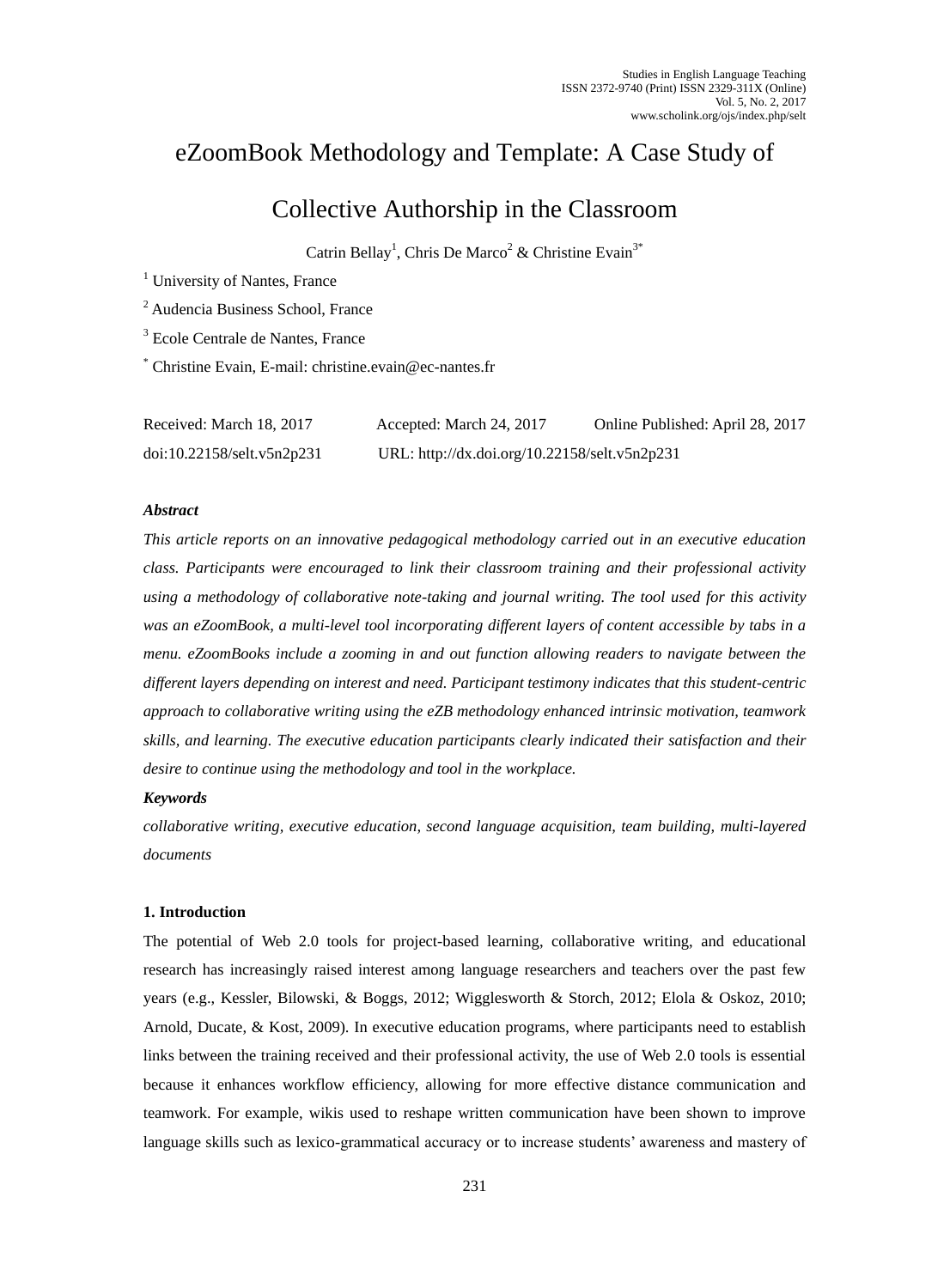text and genre characteristics (Francesca, 2015, p. 27). Many aspects of this area of research, such as the effects of peer collaboration in the writing process and on the end product warrant further investigation.

Following on from the original use of eZoomBook (henceforth eZB) methodology to teach English literature to French engineering students (Evain & De Marco, 2014; Evain, De Marco, & Carolan, 2013), this paper reports on an application of the eZB methodology in the context of executive education. The eZB methodology and template make it possible to create multi-level documents called "eZoomBooks" where readers can access multiple and/or enriched versions of the original work. Organized in layers accessible by tabs in a menu, eZoombooks include a zooming in and out function allowing the readers to navigate between the original and the newly created shorter enriched versions. The added-value of the template is that students themselves can collaboratively create an eZB by adapting and enriching the original version. The eZB template makes it possible for teachers to guide students in this enriching of books not only to illustrate and promote a document in the public domain, but also to create an edited original book based on the teacher's and the class's own design.

In this case, the objectives were not the same as in previous uses of the methodology since the overall aim was not to motivate students to read literature. The context of this case study is a group of ten participants, all colleagues in the same company, who attended an English language course focusing on those tasks in English that would be required in their professional roles. The course aimed to improve English skills generally as well as increase the motivation and confidence of the participants in using English at work. The methodology took the form of collaborative note-taking resulting in a class journal (in eZB format) which students were able to take away with them at the end of the course. In this way, instead of providing students with a course book at the beginning of the course, the students themselves produced their own electronic class journal, based on their note-taking throughout the duration of the course. Complementary to this macro level of collaborative writing, a micro level approach consisted in developing multiple layers of content focusing on specific tasks. For example, one layer of the finished eZB contained student reports on videos which had been selected for their appropriateness in terms of related professional content, another layer focused on technical vocabulary, another on articles from the press that students had summarized and discussed in class. In total, the finished eZB included the following seven layers or "chapters": Full Class Journal, Class Profile, News Reviews, Marketing, ERP, Favorite Moments, and Vocabulary.

In this paper, we discuss the benefits of the approach for the participants and teachers as reported in a feedback survey. We argue that collaborative work of this nature is beneficial in two important ways: in terms of student motivation, and in terms of collaborative learning. A significant element of the eZB methodology is that students collectively produce a finished product in the form of an electronic book that can be downloaded and shared outside of the classroom, both spatially and temporally. The multi-layered nature of the finished eZB requires students to think carefully not only about the structure of the finished product but also the content. Collaborative note-taking induces students to abandon an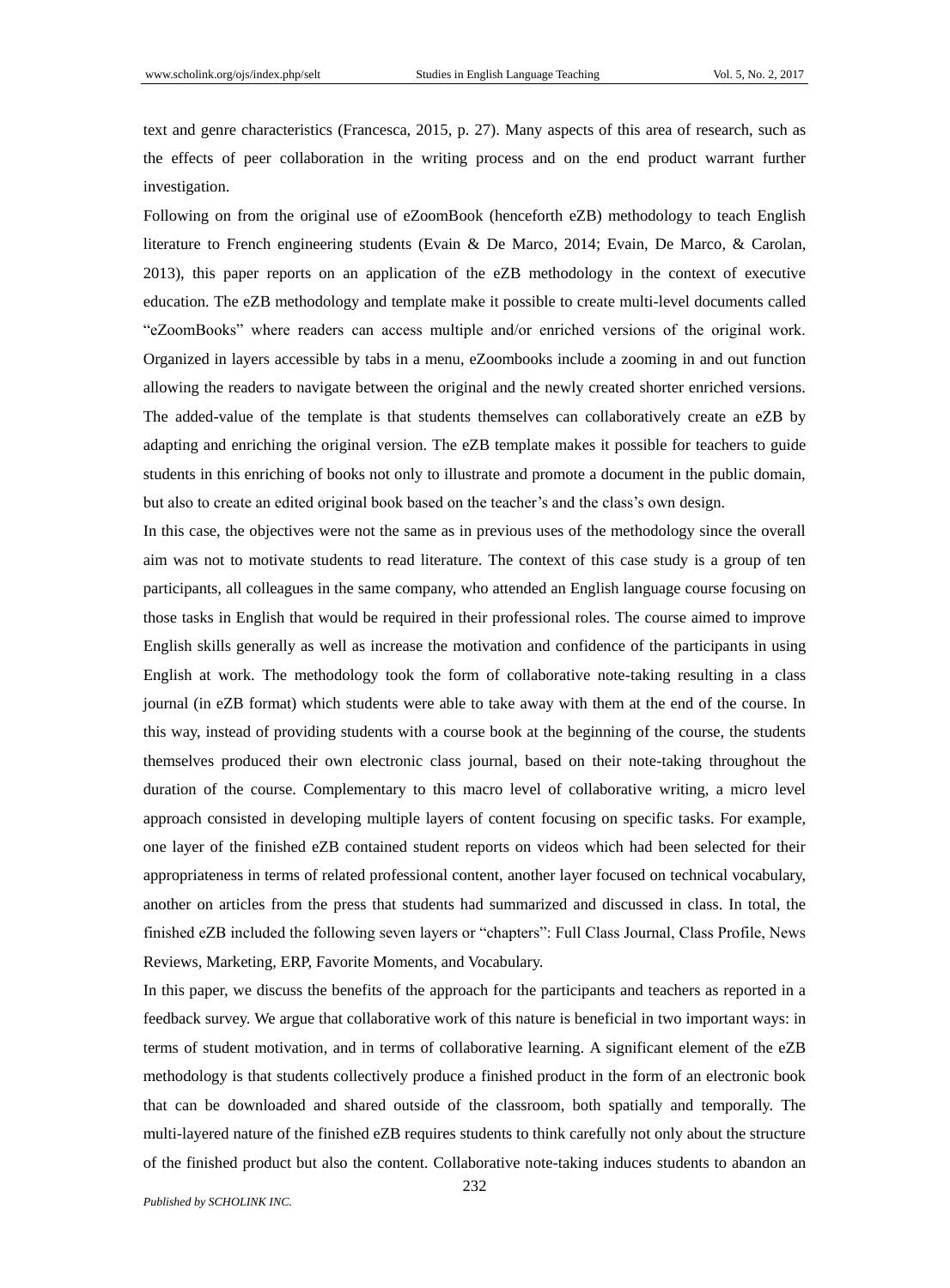individualistic approach to learning and to adopt a collective responsibility for whole-group learning. Collaborative work of this kind also allows for the heterogeneity of student abilities so that students advance and contribute according to their ability: the work of weaker students is seen to visibly benefit the whole class, while stronger students are able to progress at their own speed without leaving others behind.

# **2. Collaborative Writing of Customizable Digital Documents**

The study reported on here builds upon previous research related to the benefits of some elements of collaborative learning such as reciprocal teaching and teacher-guided cooperation. An advantage of the eZB methodology is that it capitalizes on the properties of Personalizable Virtual Documents. The existence of multiple layers of content, the eZB zooming in and out functionalities, and the potential for a hybridization of materials, facilitate learning for heterogeneous groups. Students actively participate to create and share course content and the end product is the result of shared effort and role distribution. In addition, participating in collective authorship develops interpersonal and meta-cognitive skills. According to Swain (2006), talking with fellow learners about the writing process and the writing produced enables learners to construct their thoughts about, and reconstruct their understanding of, concrete examples of written language that they have themselves created. She identifies this process as "languaging" which she defines as, "the process of making meaning and shaping knowledge and experience through language" (Swain, 2006, p. 98).

The pedagogical value of collaborative note-taking lies in the structured peer-to-peer teaching interactions. The notion that the best way to show that you know something is to try to teach it to someone else is not new: it has inspired many practitioners from Andrew Bell's 1795 "mutual teaching method" to Jean-Pol Martin's (1985) "learning by teaching" methodology, expanded on by Grzega and Schoner (2008). However, such a reversal of roles implies a conception of a classroom methodology that moves towards a more cooperative and collaborative model encompassing teacher-guided peer to peer interaction. Publications on the subject of collaborative construction demonstrate the benefits of cooperation among students and analyze how these benefits can be enhanced (Evain & De Marco, 2014; Evain, De Marco, & Gutierrez, 2013; Evain, De Marco, & Carolan, 2013). Hattie's (2009) meta-research provides a synthesis of these studies highlighting the importance of reciprocal teaching. Gross (2007) states that "each student's role can change along the process but it is essential to establish responsibilities to make sure students learn to work in groups" (p. 7). The key findings as applied here to the eZB approach are the need for the teacher to structure the task, the focused problem-solving nature of the student input, the responsibility that comes from assigned roles, and finally, the motivation in completing the production of an original group project that will be publicly displayed in the format of a Personalized Virtual Document (PVD) accessible outside of the classroom.

A research field has emerged that concentrates on the concept of PVDs and which seeks to measure their user effectiveness (Brusilovsky, Stock, & Strapparava, 2000; Falquet, Nerima, & Ziswiler, 2004;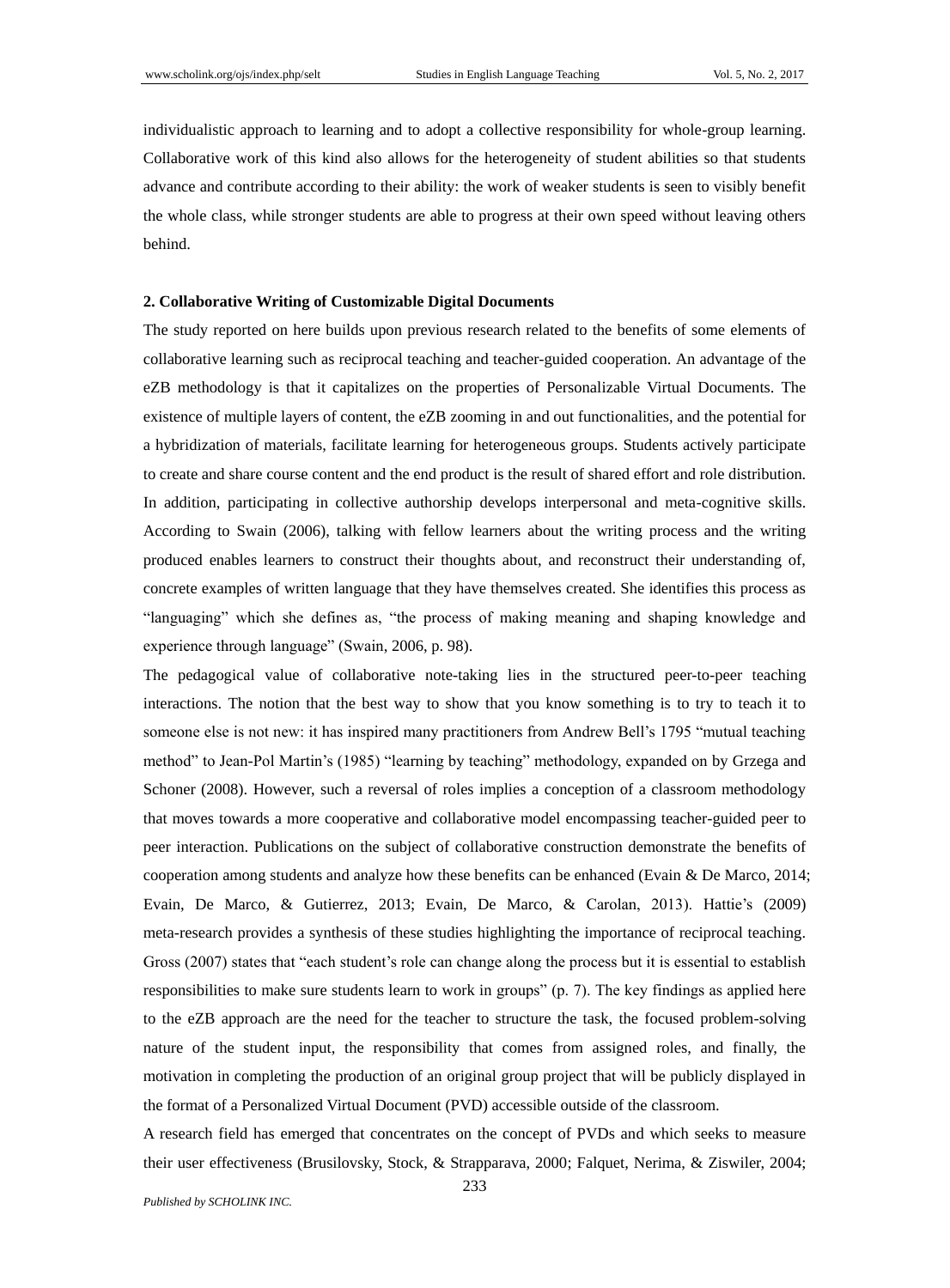Falquet & Ziswiler, 2005). Hyperlinks and multimedia in PVDs either provide additional information or record possible interpretation, or both. In the same way, the eZB approach allows for the personalization of documents offering a multimedia customizable "elegant organization" approach. The added value of the eZB template is the possibility to zoom in and out and thus to navigate between the different constructed layers and the original full version of a document. In addition, like all PVDs, eZB addresses the problems of teaching heterogeneous groups by allowing learners to use documents suited to their levels and needs.

To encourage a more active role during the learning process (Laurillard, 2002; Brewster, 2009; Lindberg & Olofsson, 2010; Romainville & Michaut, 2012), the eZB enrichments can also include pictures and videos or activities that the students create—for example interactive game strategies in the form of questions and quizzes, in line with the recommendations of Prensky (2001, 2012a, 2012b). While working on a personalized eZB, a group of learners will be collaboratively involved in producing a "library" of digital documents that are as easy to share and appreciate as the digital libraries highlighted in Heery and Lyon (2004) for the promotion of open knowledge and content (Iiyoshi & Kumar, 2008).

Working on an eZB classroom journal project thus allows learners to collectively "negotiate" the meaning of the course content in that each participant brings his/her notes and understanding of the material to the table. These notes can be discussed among the group to arrive at a consensus on the accuracy and thoroughness of the note-taking process. The pedagogy is thus process-oriented and requires learners to look closely at the material given in class and the extra material brought in by students to better understand the full content of the course.

In today's collaborative culture, knowledge sharing has positively contributed towards establishing the foundations of both free software and free art movements (Dusollier, 2003), while having a considerable impact on education. In executive education programs, it is now possible to access a wide range of professional material. The group reported on here worked on videos posted by companies which explained and promoted the software that the participants were required to use in their professional roles. Teachers and participants collectively interpreted, analyzed, and summarized this content (in the form of bullet points, slides, comparative charts, etc.) as well as documents posted on the Internet sites of the companies in question. The re-working of this material, which involved a collaborative effort of analysis and synthesis, necessarily implied a collective authorship. Thus, it became clear that rather than taking pride in individual signatures, the actual collective effort towards meeting a common goal or towards achieving a final product was what mattered. The identities of the individual authors and their individual contributions were no longer important.

The numerous affordances of digital journal writing to create a common final document make it a very suitable and comprehensive educational activity in tune with the needs of companies, and which corresponds to the "interests and skills of nowadays' technology-savvy students" (Castañeda, 2013), most of whom are immersed in a "hyper-collaborative participatory culture that has become ubiquitous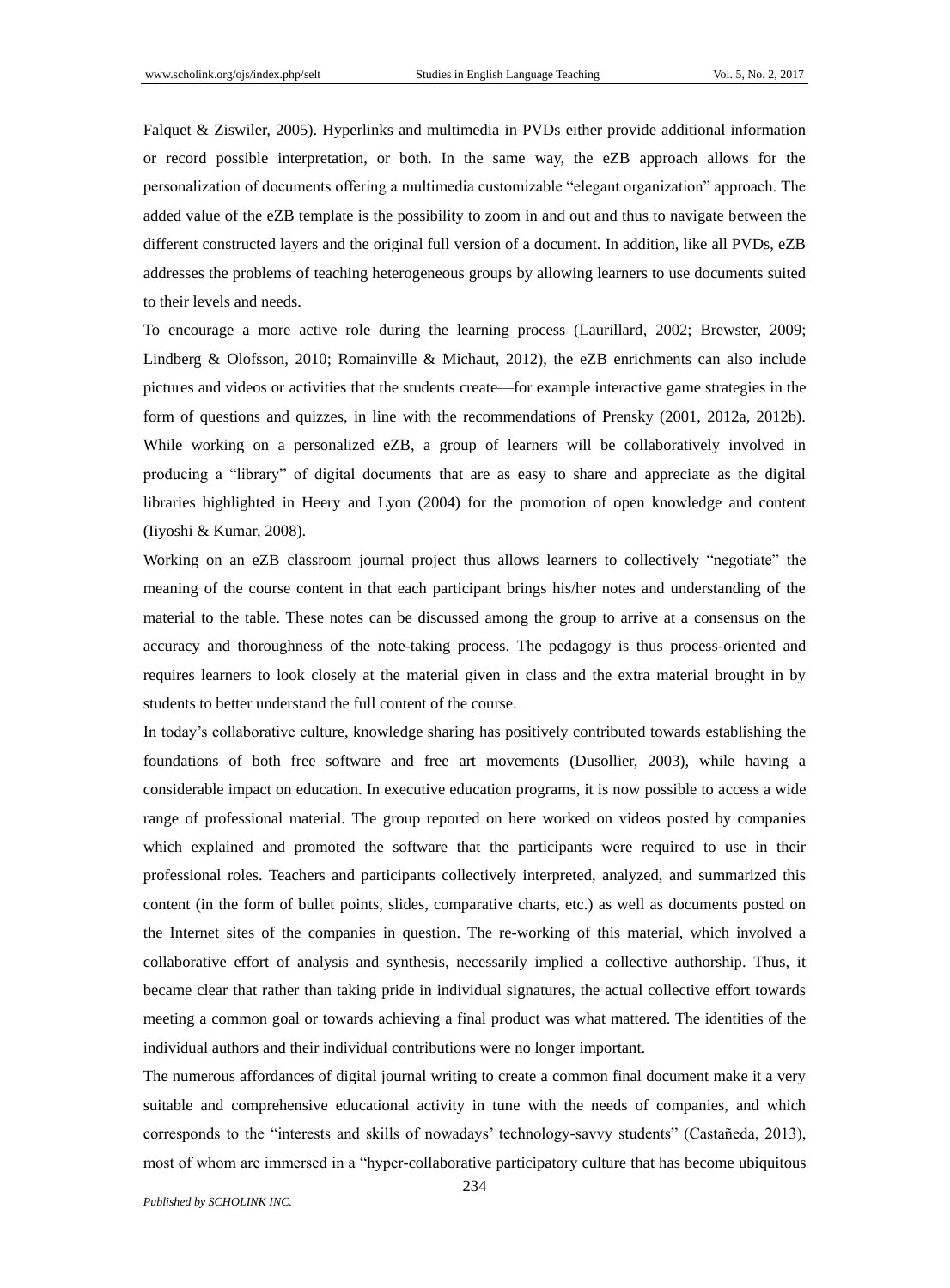across the Internet" (Kessler, 2013). The opportunities to benefit from collaborative note-taking are enhanced by the use of technology and multimodality, which allows students to develop their creativity, linguistic skills and 21st century literacies (Castañeda, 2013) when producing, adapting and combining different elements such as audio, images, videos, sound or visual effects, textual materials, etc. This hybridization of materials of different natures and sources creates an incentive and a note-taking dynamic which allows for a more expanded perspective. It also allows teachers and students to determine the thread that unites all the topics covered in the context of this course.

Influenced by the methodology for collaborative learning described by Cassany (2008) and by Johnson and Johnson (1997), the eZB tool and teaching approach offer the following added-value.

• The existence of positive group interdependence and shared individual responsibility. The students' collaboration must result in an end-product and each participant contributes to the collective effort of building up an eZB.

• The possibility for the formation of heterogeneous groups in terms of skills and competencies with expert readers helping non-expert or more reluctant readers.

The enhancement of interpersonal communication skills (verbal and non-verbal) through the presentation of students' work and the assembling of the final eZB.

The meta-cognitive group work during which students verbalize the processes underlying their understanding of the content and themes of texts and receive feedback from their peers to which they have to respond.

#### **3. Classroom Methodology**

Ten trainees attended a 24-hour program divided into 12 two-hour sessions plus a final evaluation session. Two teachers were present at each session. In addition, participants were required to do 12 hours of autonomous work. One of the professional objectives was that learners gain English-language skills related to their specific field, in this case the vocabulary of complex and customized software solutions (ERP systems).

While the production of a class journal in the form of an eZB, was presented to learners as the main goal for the class, the methodology was also presented to achieve a set of pre-specified Intended Learning Outcomes (ILO) or learning objectives (M.I.T. Teaching and Learning Laboratory). The eZB which the students were asked to produce thus included the means by which the ILO's were to be achieved. The teaching team began by mapping out the Intended Learning Outcomes which were then displayed in the eZoomBook template. Following in the footsteps of ILO experts, the team used the S-K-A acronym, which stands for Skills/Knowledge/Attitudes (M.I.T. Teaching and Learning Laboratory), to frame the learning objectives to be reached by the end of the program.

For example, in terms of the session on ERP systems, participants were given the following SKA roadmap:

Skills: to learn how to locate information using professional documents such as the ones available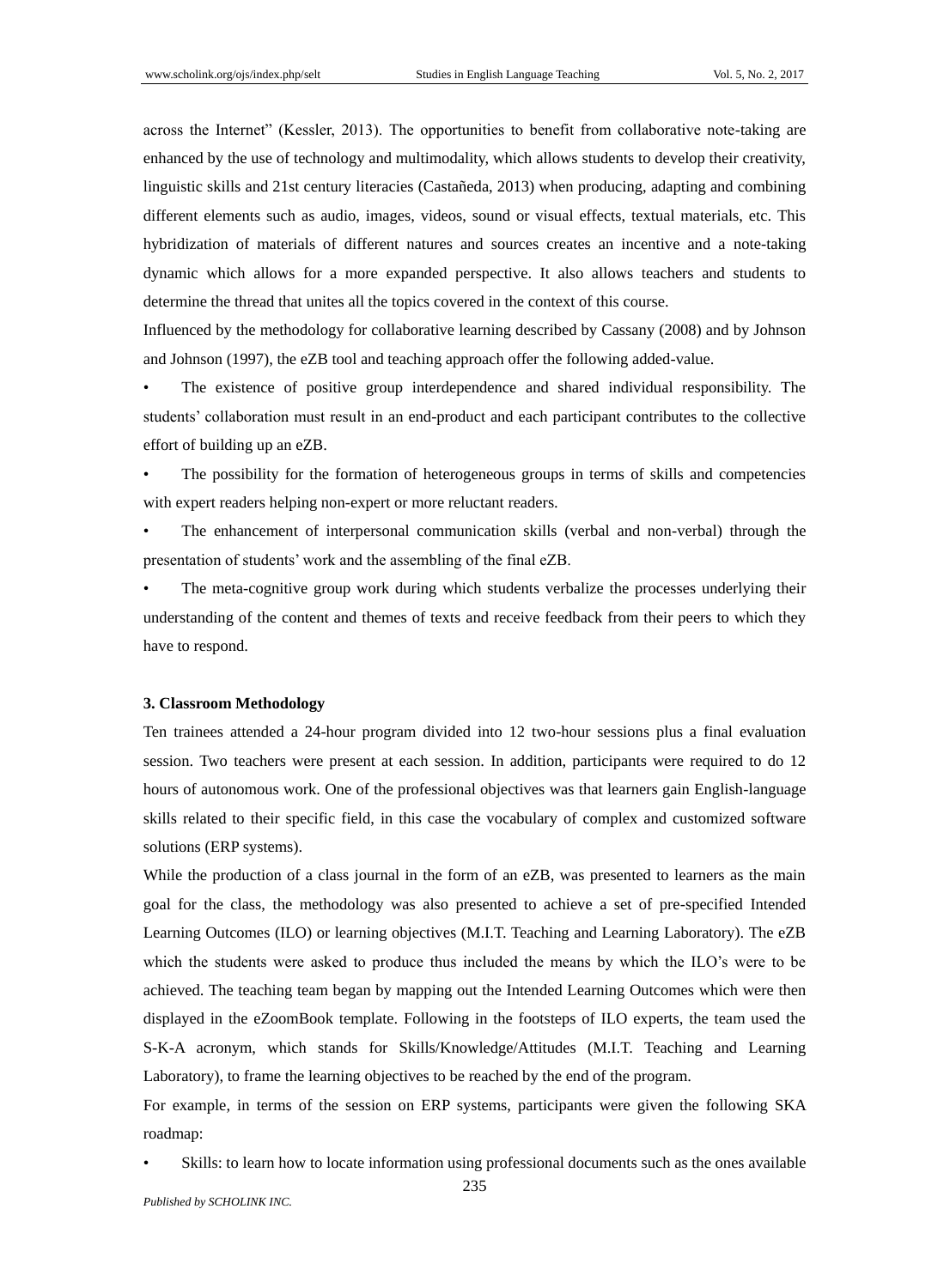on the SAGE XP3 website.

Knowledge: to understand the basics of ERP systems.

• Attitudes: to experience working collaboratively to collect, synthesize, and demonstrate understanding of information.

During the first stage of the process, students participated in on-line collaborative note-taking as the means to compile the class journal. Students' notes were typed into a document to which all participants, both teachers and students, had access during class using Web 2.0 tools such as Google Drive, Wiki Moodle, or Drop Box. While one teacher focused on guiding the students through class activities, the other teacher focused on reading the students' notes and correcting any language errors so that students could see where they needed to improve and ensure that the finished document would be an example of correct usage. The appearance of each student's name next to the text they were contributing enabled the teacher to identify the source of each written contribution and provide individual feedback. Parallel to the collaborative writing of the class journal, students were also given micro-level tasks to perform such as writing a personal profile, summarizing professional videos, writing news reviews, and listing useful vocabulary.

The second stage of the eZB production process required students to follow the tutorials available on the eZB website to learn how to download and use the template. The third and final stage involved transferring the previously prepared written content (class journal, news reviews, etc.) into the template, organizing the notes into relevant sections, each section corresponding to an electronic book layer, (marketing, ERP, favorite moments, etc.) and inserting hyperlinks between the different content layers. The evaluation of a web strategy project took place during the last class session. Following this, trainees and teachers were asked to complete a two-question feedback questionnaire on the eZB methodology:

1. Will you use the journal and/or the eZoomBook in the future?

2. How could the journal writing activity and the resulting eZoomBook serve to create bonds within your group and among the different groups that have access to the class journal?

#### **4. Results: Trainee and Teacher Production and Feedback**

The final eZB produced by the group comprised seven layers, representing 11,680 words. The average number of words produced was 868 per student and 1,500 per teacher. On average 4-6 key concepts were introduced in each session and 4-6 videos were studied. 22 new vocabulary terms on average were presented in each session.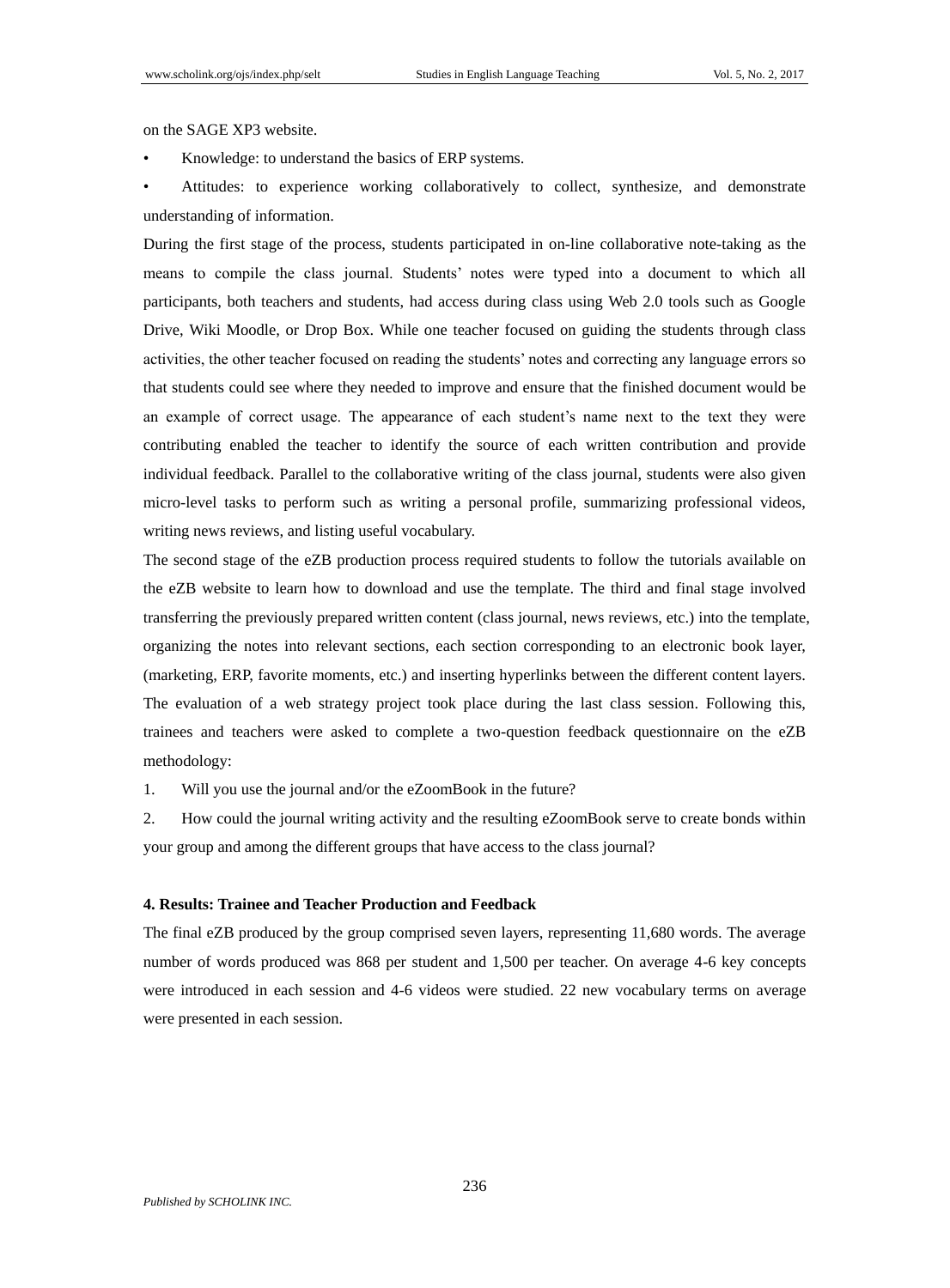## **Table 1. Main Figures Concerning the Class Journal**

Section titles: Full Class Journal, Class Profile, News Reviews, Marketing, ERP, Favorite

| Moments, Vocabulary                                                                           |       |
|-----------------------------------------------------------------------------------------------|-------|
| Total number of words (in the 7 sections)                                                     |       |
| Average number of words:                                                                      |       |
| per student                                                                                   | 868   |
| per teacher                                                                                   | 1,500 |
| Number of key concepts introduced per class (e.g., "Viral marketing", "Shared Economy", etc.) |       |
| Number of videos and categories of videos per class (on average)                              |       |
| New vocabulary items per session (on average)                                                 | 22    |



**Figure 1. Screen Shot of the Class Journal**

The participants and teachers were informed that public use would be made of all the documents produced in class as well as their feedback statements and they gave their approval. Student and teacher feedback took the form of written comments as well as a group discussion session. In addition to the group discussion, the teachers participated in a feedback session which resulted in convergent recommendations and ideas for future uses of the eZB methodology.

The questionnaire results were analyzed and categorized as follows:

- sharing within the group (recording);
- sharing beyond the group (continuity);
- sharing beyond the group (showcasing);
- sharing for enjoyment.

#### *4.1 Sharing within the Group*

Both participants and teachers acknowledged benefits of the eZB methodology for the transmission and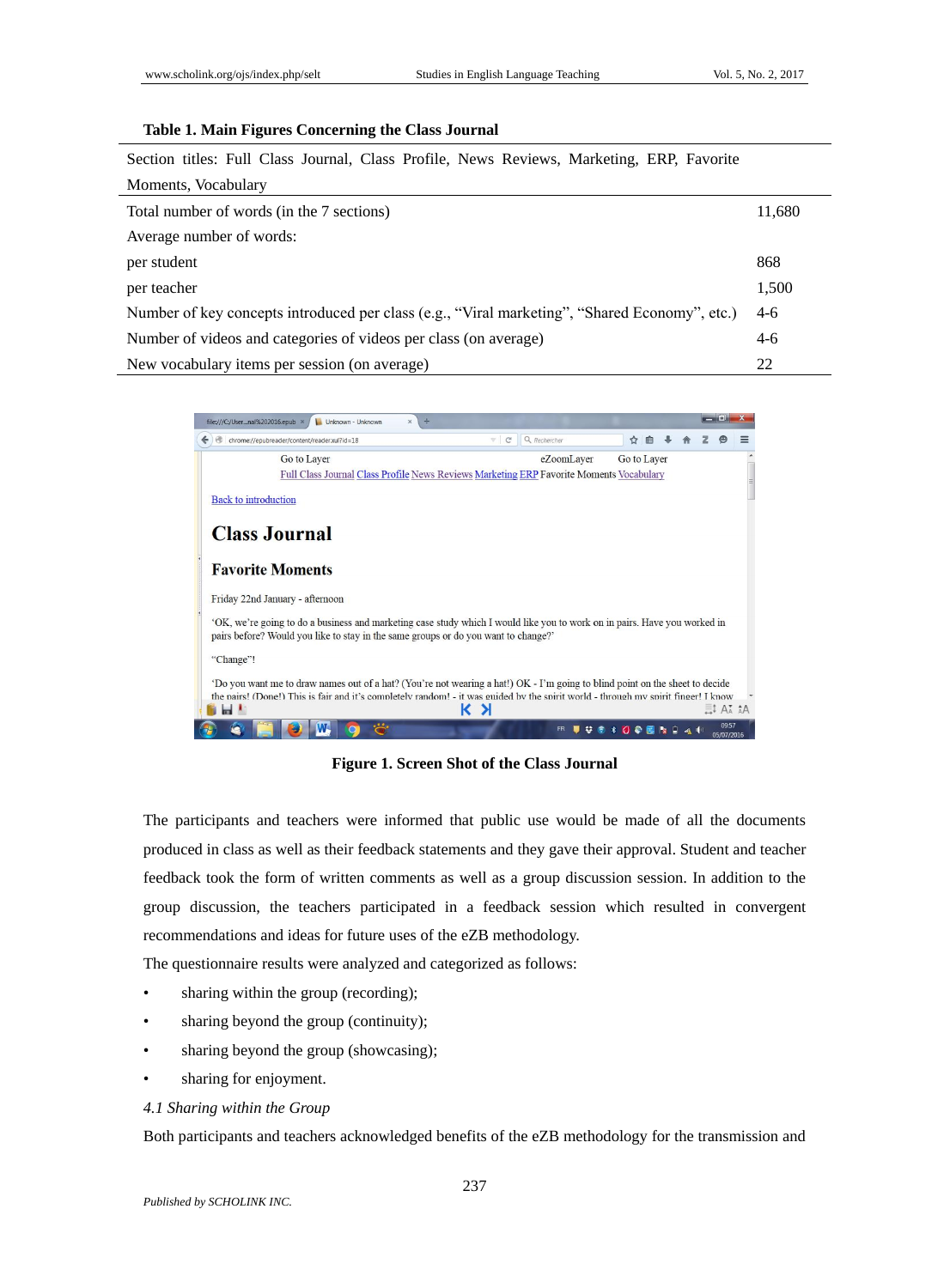sharing of information, something they would not normally do with all members of their class:

"I will be using it to share interesting videos with you (in English) and new vocabulary I come across".

The participants valued the exchange of information and opinions that arise from collaborative work:

"It will also be a good tool to pick up information or vocabulary".

"The knowledge and the sharing of different points of view are necessary in a classroom".

They felt that the eZB methodology contributed to the learning process:

"The manner and the method of the teaching allow a good consolidation of all that has been learnt".

The teachers appreciated the way learners embraced the collaborative working method:

"It was lovely to watch you interact, via the journal: as you shared notes and info, we teachers could appreciate how much you were helping each other with your work".

Collaborative writing resulted in a sense of collective authorship:

"It's something that we all took part in—it's not just my work".

*4.2 Sharing beyond the Classroom (Continuity)*

Interestingly, and perhaps unexpectedly, participants also referred to the possibility of sharing the finished eZB outside the classroom and across different domains of interaction beyond the class group, in a spirit of "life-wide" learning:

"First of all, I will be using it to share with my friends, to show and explain to them what we have done in our English classes".

The teachers were pleasantly surprised to hear that students were sharing their work beyond the classroom.

"It was nice to hear about the way some of you told your family and colleagues about the journal—and Carole even showed it to her daughter!"

The finished eZB is also perceived as a means to create relationships beyond the classroom:

"The journal will allow the next cohort to get in touch with us more easily".

One comment indicated that the content of what has been learned will be directly applicable to the professional context and might be valuable enough to share in the workplace:

"I will be using it as a support for any presentations, using vocabulary and tips you gave us. It'll help me remember arguments about [the various software we learned]. Maybe, I'll show it to [my colleagues]".

One clear benefit of the note-taking methodology was to provide a record of the work that was carried out throughout the class:

"It will be a good file support to remember the 15 English work sessions".

Participants appreciated the multi-layered nature of the eZB which enabled them to produce a record of the different areas that were covered in class:

"Marketing/web strategy/ERP/leadership parts are interesting items to keep, in relation to our job as consultants".

Teachers' participation in the collective authorship of the finished product meant that writing and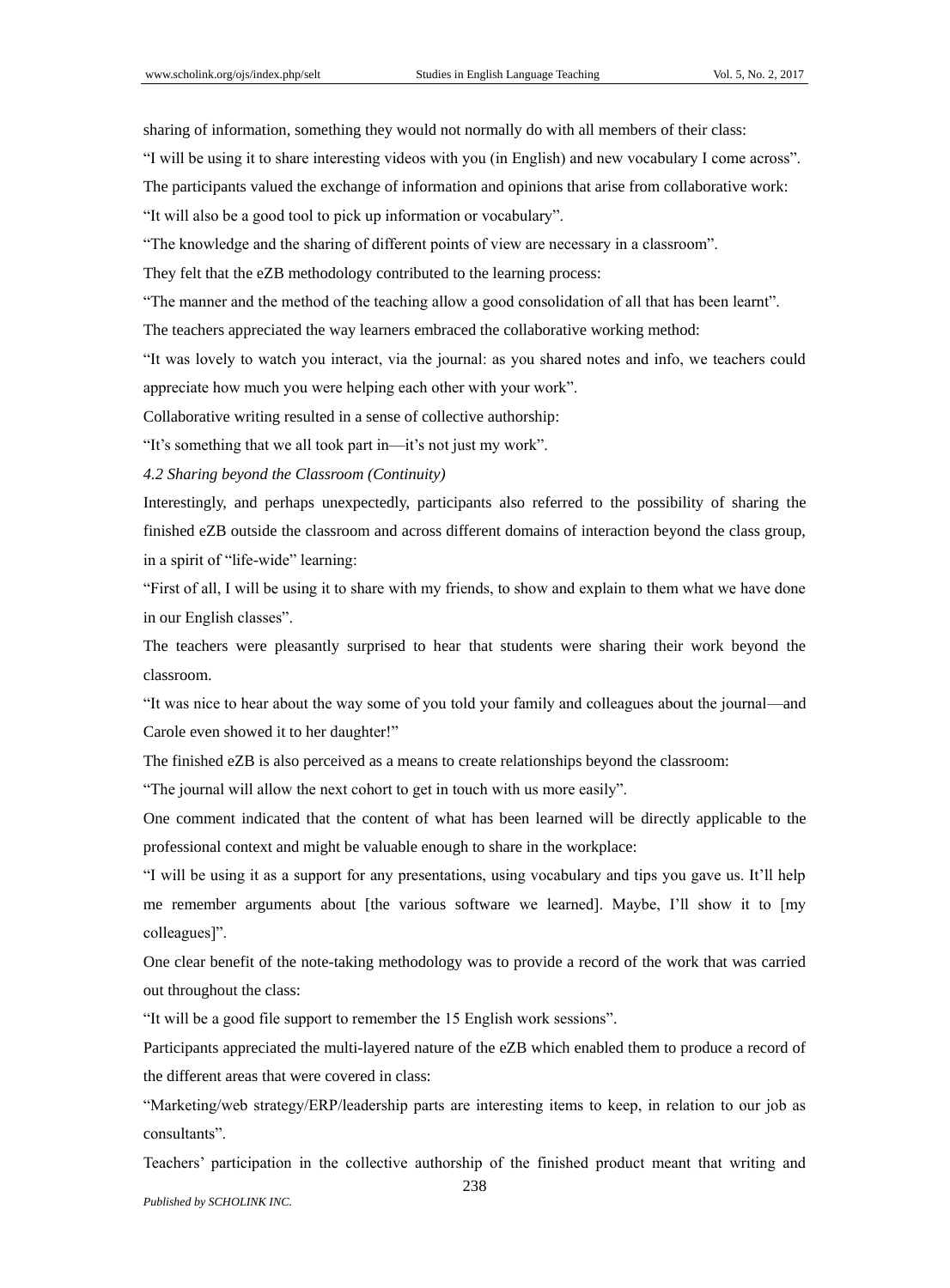correction occurred simultaneously so learners were able to benefit from the feedback with the knowledge that the finished record of their work was error-free:

"It's nice to have all of our class notes accessible online. The notes are complete and teacher-corrected".

From the teacher's point of the view, the benefit of collective authorship was related to monitoring students' progress as well as the achievement of the ILOs.

"It's interesting for a teacher to see what the class has retained from each session: the journal helps to record that".

*4.3 Sharing beyond the Group (Showcasing)*

Participants also believed that the finished journal could be used to show future trainees what they have accomplished and as a means to recognize the work done in class:

"It could be used as a sample and example for the next [group of students following the same course]".

One participant suggested it could be shared with trainees from other companies, as well:

"Suggestion: To share eZoomBooks between other continuous training courses".

Teachers recognized similar benefits for the future:

"It will be a reference for future groups: flicking through the eZoomBook of the first […] group will help future groups understand what's expected of them".

"I will be using this journal to showcase what we do in class".

"I will give the journal to [the head of the continuous training service and our training course developer]: hopefully, it will be a tool for them to promote our continuous training programs".

"I recommend distributing this journal widely".

Participant suggestions focused on the possibility for additional content:

"Add more vocabulary definitions, or each student adds his 'unknown' vocabulary section in the journal".

It was also suggested that the record of classroom learning could move beyond the written register, since an electronic book can also contain elements in other modalities:

"To have more audio and live recording of the training in the eZB, to be able to re-listen to it at home".

## *4.4 Sharing for Enjoyment*

The remaining comments illustrate that learners found the methodology enjoyable:

"Favorite moments section contains Class jokes, Story-telling, Pictures. It's important to have fun together in order to improve our English".

The eZB as a record of learning is also perceived as a record of enjoyed moments:

"First of all, for me it will be a way of remembering these weeks spent with you guys! It'll remind me of the funny stories about you all (especially the "Who we are" presentations)".

"I will remember the great moments we had during this English training, having a look at the pics!" Teachers' comments also refer to their enjoyment of the method and anticipated future enjoyment of the finished product:

*Published by SCHOLINK INC.*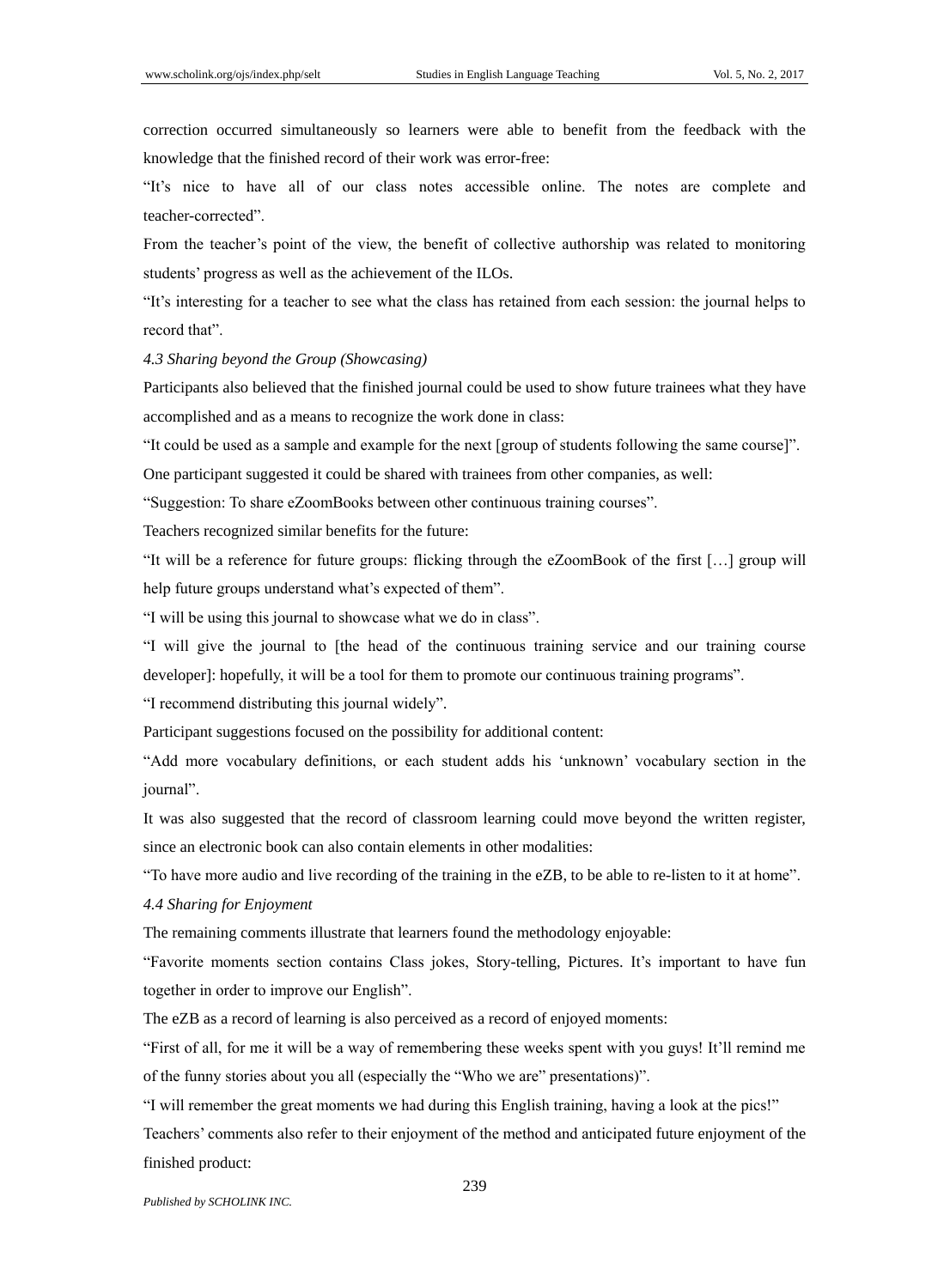"I enjoyed reading what each student wrote and therefore correcting your work was not a chore!"

"I think I will take pleasure in re-reading the journal every now and then because I like to look back on the pleasant moments we shared together. I will take a trip down memory lane every now and then, especially if I feel I need to be stimulated on a grey winter morning…"

#### **5. Discussion**

The benefits of the eZB methodology were two-fold and inter-related: the student-centric approach not only led to collaborative learning, but it also enhanced intrinsic motivation. The learners' primary objective shifted from obtaining an individual grade to being collectively responsible for producing a document. In addition to the macro-level objective of producing the class journal, learners had opportunities to develop their skills on a more individual level by carrying out the micro-level tasks leading to the production of the multiple layers of content. This motivation was enhanced by the learning through teaching opportunities that the teachers provided. Participants were encouraged through the one-classroom/one-journal system to take notes for the benefit of the class and not just for themselves. Those who managed to take notes easily benefited from helping the weaker students; the weaker participants benefited from peer coaching and enhanced motivation from the desire to "keep up". The stronger participants were rewarded because the group progressed faster, and because the teachers corrected their work and offered verbal recognition for their efforts. Although difficult to measure, teachers noticed improved self-esteem among the participants: the resulting eZB was a recognition of the group effort and work done in class.

The collaborative writing of an eZB thus has transactional value, described by Pigg et al. as "the value placed on what can be derived in exchange for an act or a product of writing" (Pigg et al., 2014, p. 101). This is because the shared writing process enables students and teachers to create and maintain healthy classroom relationships. The finished product has value as a means for creating future professional relationships, as a record of the learning that took place, and as a linguistic resource for future reference. In addition to the synergy arising from sharing the writing process, learners and teachers also gained benefits from the accomplishment of sharing the finished written product. During class activities, the focus is on the writing process itself and the collaborative nature of the process which requires abandoning an individual approach to text production. In addition to this procedural aspect, the fact that the collaborative writing process leads to a product which can be shared online and downloaded means that the sharing can move beyond the spatial and temporal borders of the classroom.

This method is highly motivating for the students which directly impacts on teacher motivation. High student motivation contributes to the co-authoring of a document which is in turn rewarding for teachers because it helps them shape their material. In addition, it enables teachers to work with professional material, to keep up to date with professional developments, and venture into domains that they may not master. In an executive education context, teachers can thereby leverage the participants' higher levels of knowledge concerning the material by guiding them through the learning process for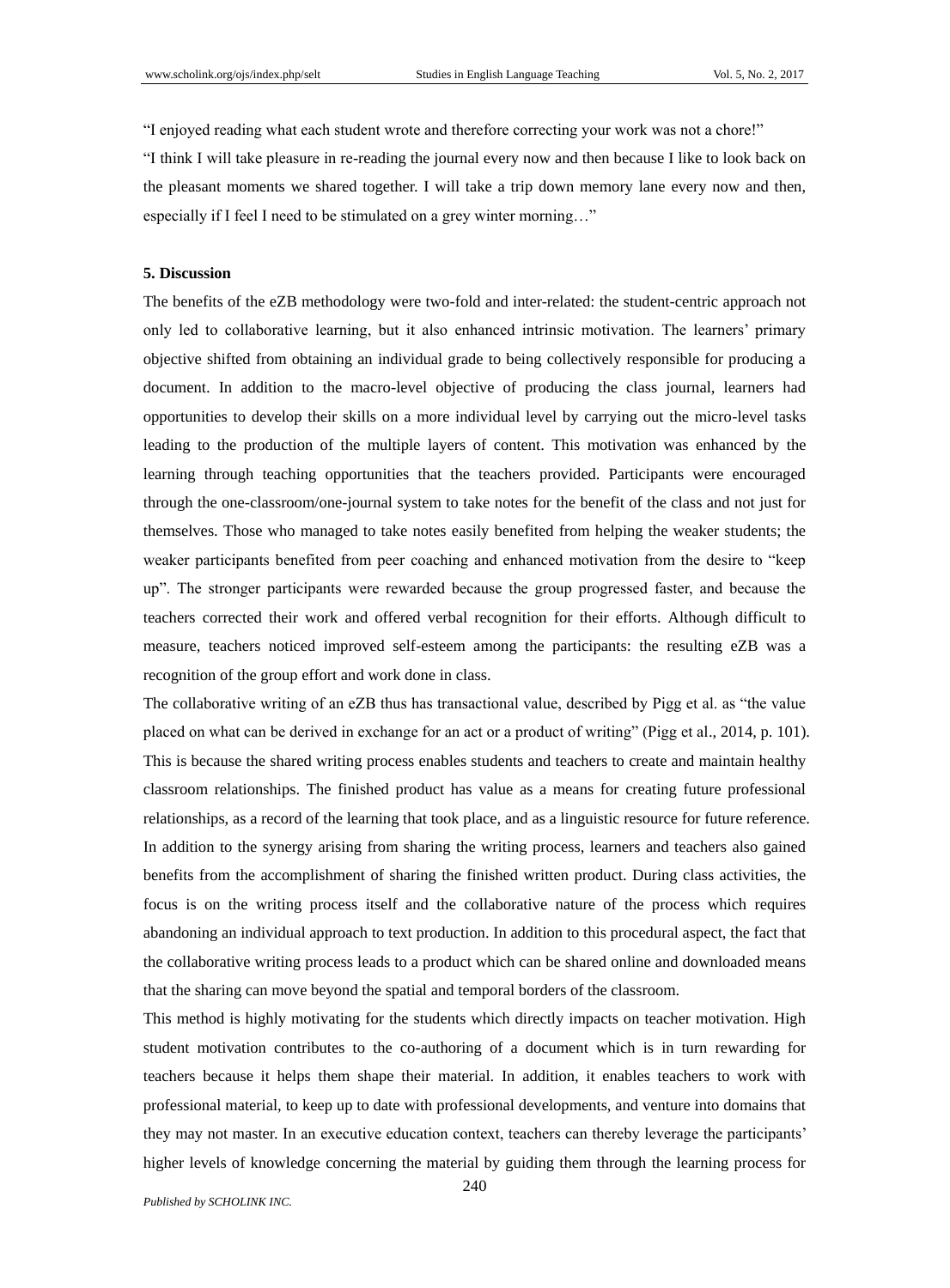future autonomous learning. The content of the eZB is a student-produced reflection of a teacher-produced plan. In this respect, the final product can be seen as part of a feedback loop to check whether students have achieved the teacher's intended learning outcomes.

An advantage of the methodology is its use of new technologies to create a classroom dynamic building on each participant's contribution towards a global learning objective. Nonetheless, this dependence on technology could also be seen as a limitation. Classroom material must be compatible with the template and participants need a certain familiarity with new technologies. With time, the compatibility issue will decline as more and more classrooms become equipped with the latest hardware and software, or as more and more students bring in their own device. As for the problem with more hesitant, techno-phobic participants, special care must be taken at the start of the program to familiarize them with the tool.

## **6. Conclusion**

This case study particularly underlines the benefits of the eZB methodology and template for executive education programs. In an English as a Foreign Language context, the question of whether the eZB methodology contributes to improved vocabulary acquisition is one which could form the focus of a future experimental study. It would be interesting to examine the links between the number of words/concepts learned during a course using the eZB methodology and long-term retention. According to Gurevitch, Johnson and Goldberg, "verbatim recognition memory has been demonstrated for (...) 'highly interactive' or socially important utterances" (2010, p. 47). It is therefore possible that vocabulary recall is helped by the eZB methodology because new vocabulary is embedded in the interactive learning experience. This is especially important for executive education as participants go straight into professional contexts to use the vocabulary that has been targeted in class.

This experiment shows that the students have achieved qualitative improvements listed in our paper here such as team work, collaborative writing, general improvement of language skills and this indirectly translated into the students' increased confidence in the workplace: using English at the consultancy level, signing up of for the TOEIC test, becoming mentors for the next generation of trainees.

The potential applications of collective authorship and "eZoomBooking" are much broader than this context. On all educational levels, cross-disciplinary projects could benefit from the methodology. Future research could involve collaboration with pedagogues working on projects from primary level to higher education level. eZoomBooks could, for example, provide a template with guidelines for various learning activities such as story-enrichment activities, text-customizations, annotation or diary writing, contrasting and comparing texts, synthesizing, summarizing and analyzing texts. In other words, the wide range of possible eZB templates reflects the wide range of teaching approaches, texts, and students.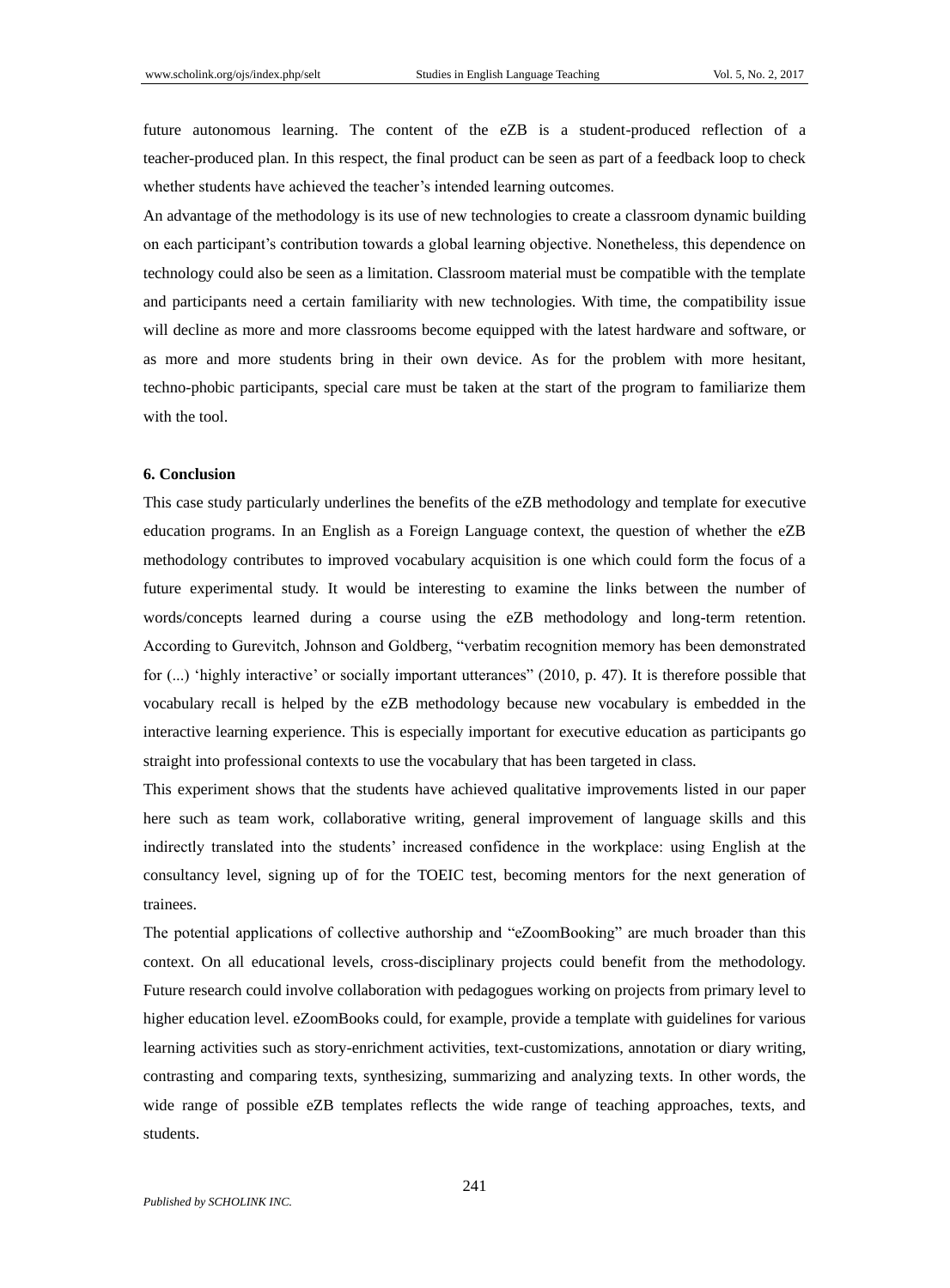## **References**

- Barkley, E. F., Cross, K. P., & Major, C. H. (2005). *Collaborative learning techniques: A handbook for college faculty*. San Francisco, CA: Jossey-Bass.
- Bell, A. (1816). *Instructions for conducting schools through the agency of the scholars themselves* (Oxford University Archives). London.
- Brewster, D. M. (2009). *Interrupted conversations enhancing Laurillard's Conversational Framework to take account of "disruption"*. Brighton: University of Sussex.
- Brusilovsky, P., Stock, O., & Strapparava, C. (Eds.). (2000). *Adaptive hypermedia and adaptive Web-based systems: International conference, AH 2000, Trento, Italy, August 28-30, 2000: Proceedings*. Berlin; New York: Springer.
- Cassany, D. (2008). *Prácticas letradas contemporaneas*. México: Rios de Tinta.
- Davidson, C. N. (2011). *Now you see it: How the brain science of attention will transform the way we live, work, and learn*. New York: Viking.
- De Marco, C. D., Evain, C., & Gutierrez, F. (2013). Enhancing the Reading Experience through User-Generated Serious Games on the MyGame-4u Platform. In M. Ma, M. F. Oliveira, S. Petersen, & J. B. Hauge (Eds.), *Serious Games Development and Applications* (p. 96107). Springer Berlin Heidelberg. Retrieved from http://www.link.springer.com/chapter/10.1007/978-3-642-40790-1\_10
- ECDL (Conference), Heery, R., & Lyon, E. (Eds.). (2004). *Research and advanced technology for digital libraries: 8th European conference, ECDL 2004, Bath, UK, September 12-17, 2004: Proceedings*. Berlin; New York: Springer.
- Evain C., & De Marco C. (2014). Reinventing the book: The eZoomBook platform. *Ubiquitous Learn. Ubiquitous Learning*, *7*(1), 113.
- Evain, C., & De Marco, C. (2014). Reading with a Difference: eZoomBook and MyGame-4. *Publishing Research Quarterly*, *30*(1), 5062.<http://doi.org/10.1007/s12109-014-9352-9>
- Evain, C., De Marco, C., & Carolan, S. (2013). Le nouveau dispositif « eZoomBook » : Perspectives pédagogiques. *Distances et médiations des savoirs. Distance and Mediation of Knowledge*, *1*(3). https://doi.org/10.4000/dms.337
- Falquet, G., & Ziswiler, J.-C. (2005). A Virtual Hyperbooks Model to Support Collaborative Learning. *International Journal on E-Learning*, *4*(1).
- Falquet, Nerima, L., & Ziswiler, J.-C. (2004). *Towards digital libraries of virtual hyperbooks*. ACM, 2 Penn Plaza, Suite 701, New York, NY, USA.
- Fern, E. responsable de este B., & sitios, o T. P. de la U. de G. E. en educación y enseñanza de idiomas I. cargado G. J. L. y. (2015, Septembre 10). *"La verdad es que yo he nacido esta mañana": Notas sobre el PLC para una visita al IES Chaves Nogales*. Retrieved from http://www.fernandotrujillo.es/plc-en-el-ies-chaves-nogales/
- 242 Grzega, J., & Schoner, M. (2008). The didactic model LdL (Lernen durch Lehren) as a way of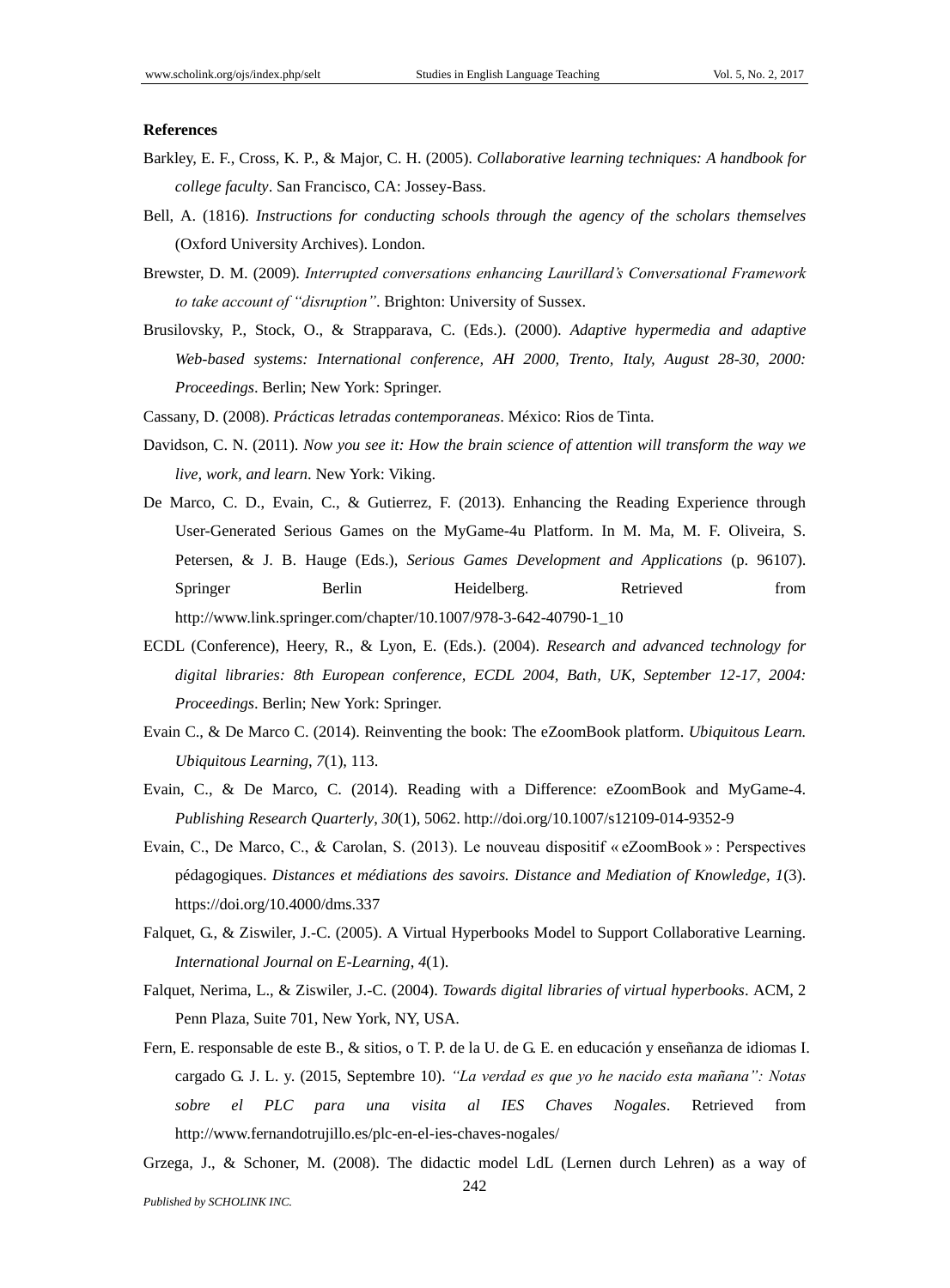preparing students for communication in a knowledge society. *Journal of Education for Teaching*, *34*(3), 167-175. https://doi.org/10.1080/02607470802212157

- Gurevich, O., Johnson, M., & Goldberg, A. (2010). Incidental verbatim memory for language. *Language and Cognition*, *2*(1), 45-78. https://doi.org/10.1515/langcog.2010.003
- Guthrie, J. T., McRae, A., & Klauda, S. L. (2007). Contributions of Concept-Oriented Reading Instruction to Knowledge about Interventions for Motivations in Reading. *Educational Psychologist*, *42*(4), 237-250. https://doi.org/10.1080/00461520701621087
- Guthrie, J. T., McRae, A., Coddington, C. S., Lutz Klauda, S., Wigfield, A., & Barbosa, P. (2009). Impacts of comprehensive reading instruction on diverse outcomes of low- and high-achieving readers. *Journal of Learning Disabilities*, *42*(3). https://doi.org/10.1177/0022219408331039
- Hattie, J. (2009). *Visible learning: A synthesis of over 800 meta-analyses relating to achievement*. London; New York: Routledge.
- Hattie, J. (2012). *Visible learning for teachers: Maximizing impact on learning*. London; New York: Routledge.
- Hattie, J., & Anderman, E. M. (2012). *International guide to student achievement*. New York, NY: Routledge.
- Hattie, J., & Yates, G. C. R. (2014). *Visible learning and the science of how we learn* (Routledge). New York.
- Iiyoshi, T., Kumar, M. S. V., & Carnegie Foundation for the Advancement of Teaching. (2008). *Opening up education: The collective advancement of education through open technology, open content, and open knowledge*. Cambridge, Mass.: MIT Press.
- Jarvis, J. (2009). *What would Google do*? New York, NY: Collins Business.
- Jenkins, H. (2009). *Confronting the challenges of participatory culture: Media education for the 21st century*. Cambridge, Etats-Unis: The MIT Press.
- Johnson, D. W., & Johnson, F. P. (2012). *Joining Together. Group Theory* (Pearson Education). New York, N.Y.
- Keller, F. S. (1969). *A programmed system of instruction*. [Kalamazoo, Mich.]: Western Michigan University.
- Keller, F. S. (1982). *Pedagogue's progress*. Lawrence, Kan.: TRI Publications.
- Keller, F. S., & Sherman, J. G. (1974). *PSI, the Keller plan handbook: Essays on a personalized system of instruction*. Menlo Park, Calif.: W.A. Benjamin.
- Kivunja, C. (2013). Theoretical Perspectives of How Digital Natives Learn. *IJHE International Journal of Higher Education*, *3*(1), 94109.
- Laurillard, D. (2002). *Rethinking university teaching a conversational framework for the effective use of learning technologies*. London; New York: Routledge/Falmer. Retrieved from http://www.search.ebscohost.com/login.aspx?direct=true&scope=site&db=nlebk&db=nlabk&AN  $=76348$  $=76348$

*Published by SCHOLINK INC.*